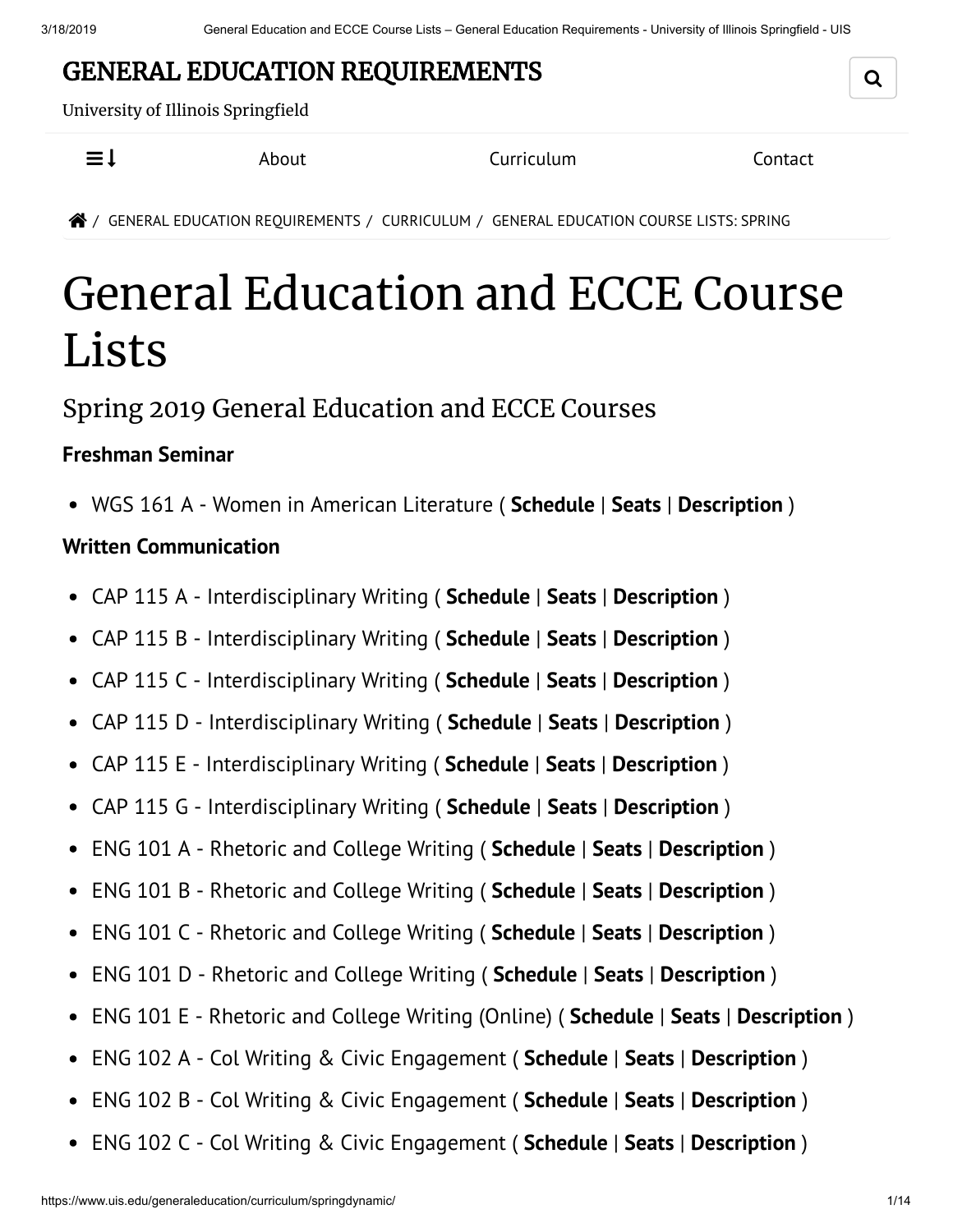- ENG 102 D Col Writing & Civic Engagement ( **Schedule** | **Seats** | **Description** )  $\bullet$
- ENG 102 E Col Writing & Civic Engagement ( **Schedule** | **Seats** | **Description** )  $\bullet$
- ENG 102 F Col Writing & Civic Engagement ( **Schedule** | **Seats** | **Description** )  $\bullet$
- ENG 102 G Col Writing & Civic Engagement ( **Schedule** | **Seats** | **Description** )  $\bullet$
- ENG 102 H Col Writing & Civic Engagement ( **Schedule** | **Seats** | **Description** )  $\bullet$
- ENG 102 I Col Writing & Civic Engagement ( **Schedule** | **Seats** | **Description** )  $\bullet$
- ENG 102 J Col Writing & Civic Engagement (Online) ( **Schedule** | **Seats** | **Description** )

#### **Oral Communication**

- COM 112 A Oral Communication ( **Schedule** | **Seats** | **Description** )
- COM 112 B Oral Communication ( **Schedule** | **Seats** | **Description** )  $\bullet$
- COM 112 C Oral Communication ( **Schedule** | **Seats** | **Description** )  $\bullet$
- COM 112 D Oral Communication ( **Schedule** | **Seats** | **Description** )  $\bullet$
- COM 112 E Oral Communication ( **Schedule** | **Seats** | **Description** )  $\bullet$
- COM 112 F Oral Communication ( **Schedule** | **Seats** | **Description** )  $\bullet$
- COM 112 H Oral Communication ( **Schedule** | **Seats** | **Description** )
- COM 112 I Oral Communication (Online) ( **Schedule** | **Seats** | **Description** )

#### **Life Science**

- BIO 106 A Environmental Biology ( **Schedule** | **Seats** | **Description** )  $\bullet$
- BIO 106 B Environmental Biology ( **Schedule** | **Seats** | **Description** )  $\bullet$
- BIO 107 A Environmental Biology Lab ( **Schedule** | **Seats** | **Description** )  $\bullet$
- BIO 107 B Environmental Biology Lab ( **Schedule** | **Seats** | **Description** )  $\bullet$
- BIO 107 C Environmental Biology Lab ( **Schedule** | **Seats** | **Description** )  $\bullet$
- BIO 201 A Basic Anatomy and Physiology I ( **Schedule** | **Seats** | **Description** )  $\bullet$
- BIO 202 A Basic Anatomy and Physiology 2 ( **Schedule** | **Seats** | **Description** )  $\bullet$
- BIO 202 B Basic Anatomy and Physiology 2 ( **Schedule** | **Seats** | **Description** )  $\bullet$
- BIO 202 C Basic Anatomy and Physiology 2 ( **Schedule** | **Seats** | **Description** ) $\bullet$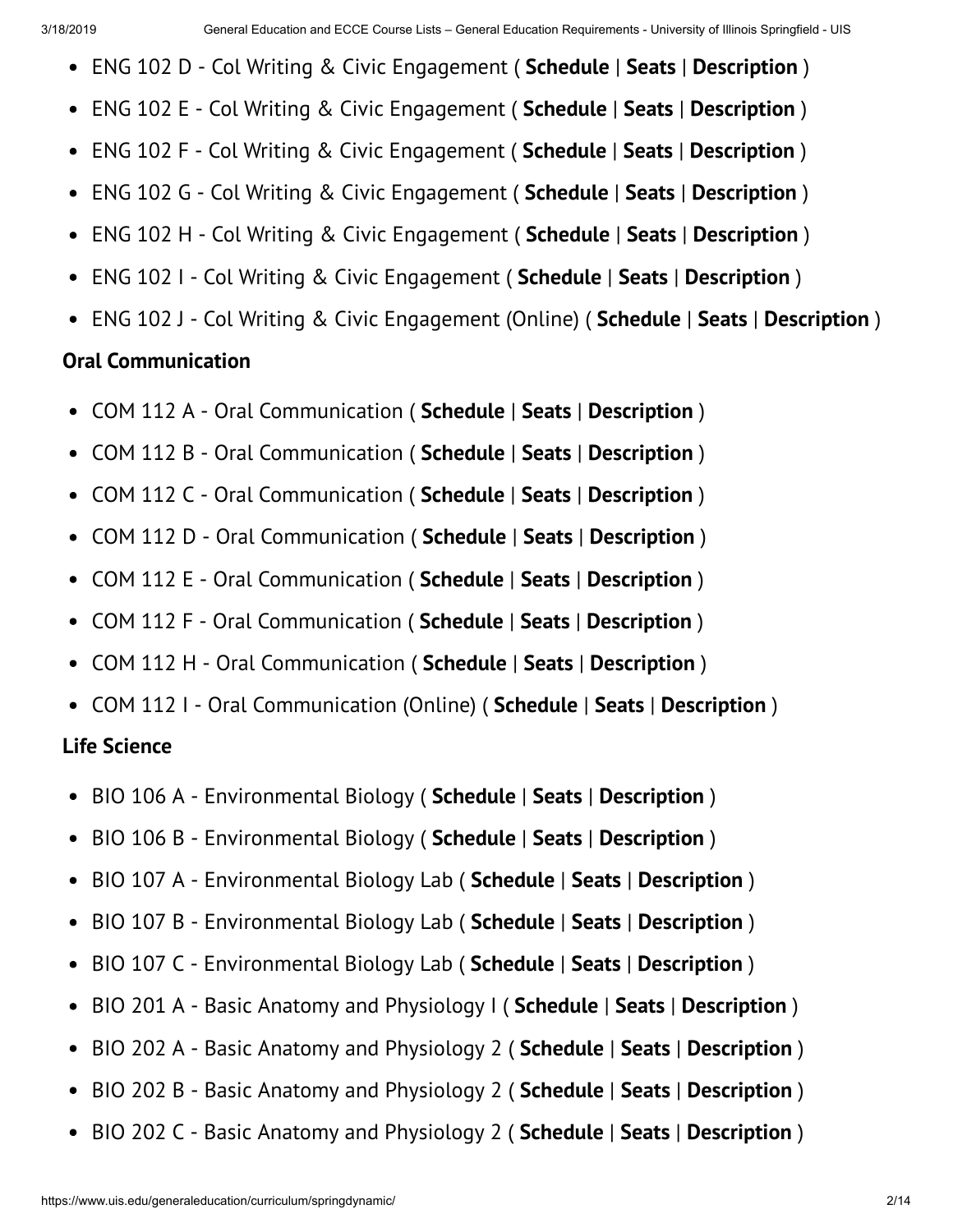- BIO 202 D Basic Anatomy and Physiology 2 ( **Schedule** | **Seats** | **Description** )  $\bullet$
- BIO 202 E Basic Anatomy and Physiology 2 ( **Schedule** | **Seats** | **Description** )  $\bullet$
- CAP 142 A Biology & Chemistry Envir II ( **Schedule** | **Seats** | **Description** )  $\bullet$
- CAP 142 B Biology & Chemistry Envir II ( **Schedule** | **Seats** | **Description** )  $\bullet$
- CAP 142 C Biology & Chemistry Envir II ( **Schedule** | **Seats** | **Description** )  $\bullet$
- CAP 142 D Biology & Chemistry Envir II ( **Schedule** | **Seats** | **Description** )  $\bullet$
- CLS 225 A Nutrition (Online) ( **Schedule** | **Seats** | **Description** )  $\bullet$
- CLS 225 C Nutrition ( **Schedule** | **Seats** | **Description** )  $\bullet$
- ENS 251 A Intro/Environmental Sciences ( **Schedule** | **Seats** | **Description** )

#### **Physical Science**

- CAP 142 A Biology & Chemistry Envir II ( **Schedule** | **Seats** | **Description** )  $\bullet$
- $\bullet$ CAP 142 B - Biology & Chemistry - Envir II ( **Schedule** | **Seats** | **Description** )
- CAP 142 C Biology & Chemistry Envir II ( **Schedule** | **Seats** | **Description** )  $\bullet$
- CAP 142 D Biology & Chemistry Envir II ( **Schedule** | **Seats** | **Description** )  $\bullet$
- CHE 131 A Intro to Forensic Science ( **Schedule** | **Seats** | **Description** )  $\bullet$
- CHE 132 A Intro/Forensic Science Lab ( **Schedule** | **Seats** | **Description** )  $\bullet$
- CHE 137 A Chemistry Cooks (Online) ( **Schedule** | **Seats** | **Description** )  $\bullet$
- CHE 137 B Chemistry Cooks (Online) ( **Schedule** | **Seats** | **Description** )  $\bullet$
- CHE 137 C Chemistry Cooks (Online) ( **Schedule** | **Seats** | **Description** )  $\bullet$
- CHE 142 A General Chemistry II ( **Schedule** | **Seats** | **Description** )  $\bullet$
- CHE 142 B General Chemistry II ( **Schedule** | **Seats** | **Description** )  $\bullet$
- CHE 142 C General Chemistry II ( **Schedule** | **Seats** | **Description** )  $\bullet$
- CHE 142 D General Chemistry II ( **Schedule** | **Seats** | **Description** )  $\bullet$
- CLS 131 A Intro to Forensic Science ( **Schedule** | **Seats** | **Description** )  $\bullet$
- CLS 132 A Intro/Forensic Science Lab ( **Schedule** | **Seats** | **Description** )  $\bullet$
- ENS 151 A Earth Science ( **Schedule** | **Seats** | **Description** )  $\bullet$
- ENS 463 A Our Changing Climate (Online) ( **Schedule** | **Seats** | **Description** ) $\bullet$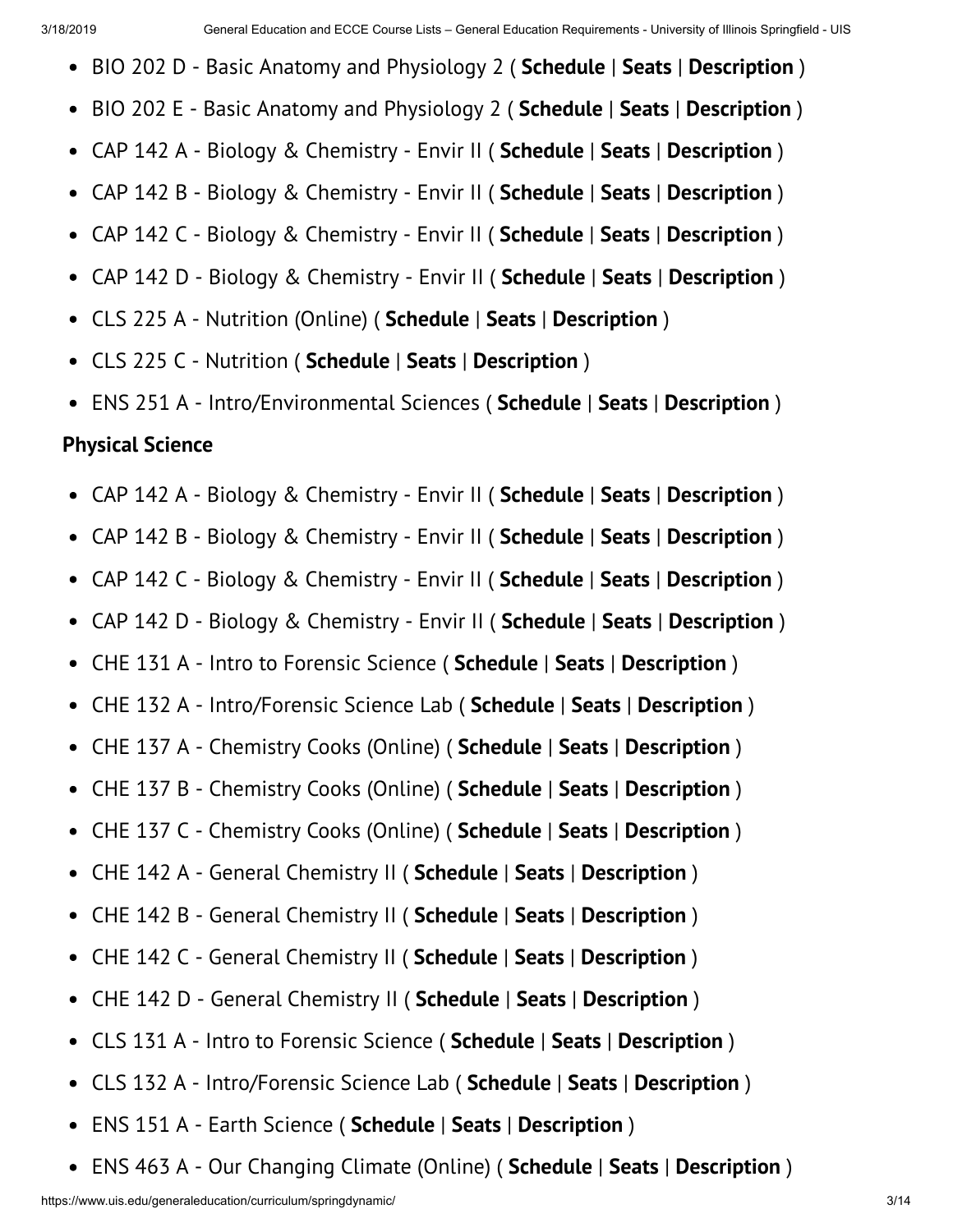ENS 463 B - Our Changing Climate (Online) ( **Schedule** | **Seats** | **Description** )

#### **Mathematics**

- CSC 302 A Discrete Structures ( **Schedule** | **Seats** | **Description** )  $\bullet$
- CSC 302 B Discrete Structures (Online) ( **Schedule** | **Seats** | **Description** )  $\bullet$
- CSC 302 C Discrete Structures (Online) ( **Schedule** | **Seats** | **Description** )  $\bullet$
- CSC 302 D Discrete Structures (Online) ( **Schedule** | **Seats** | **Description** )  $\bullet$
- ECO 213 A Statistics for Bus and Eco ( **Schedule** | **Seats** | **Description** )  $\bullet$
- ECO 213 B Statistics for Bus and Eco ( **Schedule** | **Seats** | **Description** )  $\bullet$
- MAT 111 A Quantitative Reasoning ( **Schedule** | **Seats** | **Description** )  $\bullet$
- MAT 111 B Quantitative Reasoning ( **Schedule** | **Seats** | **Description** )  $\bullet$
- MAT 113 A Business Calculus ( **Schedule** | **Seats** | **Description** )  $\bullet$
- $\bullet$ MAT 113 B - Business Calculus (Online) ( **Schedule** | **Seats** | **Description** )
- MAT 113 C Business Calculus ( **Schedule** | **Seats** | **Description** )  $\bullet$
- MAT 113 D Business Calculus (Online) ( **Schedule** | **Seats** | **Description** )  $\bullet$
- MAT 115 A Calculus I ( **Schedule** | **Seats** | **Description** )  $\bullet$
- MAT 116 A Calculus II (Online) ( **Schedule** | **Seats** | **Description** )  $\bullet$
- MAT 116 B Calculus II (Online) ( **Schedule** | **Seats** | **Description** )  $\bullet$
- MAT 121 A Applied Statistics ( **Schedule** | **Seats** | **Description** )  $\bullet$
- MAT 121 B Applied Statistics ( **Schedule** | **Seats** | **Description** )  $\bullet$
- MAT 121 C Applied Statistics (Online) ( **Schedule** | **Seats** | **Description** )  $\bullet$
- MAT 121 D Applied Statistics ( **Schedule** | **Seats** | **Description** )  $\bullet$
- $\bullet$ MAT 121 E - Applied Statistics ( **Schedule** | **Seats** | **Description** )
- MAT 121 F Applied Statistics (Online) ( **Schedule** | **Seats** | **Description** )  $\bullet$

#### **Humanities**

- CAP 123 B How Do You Know? Explor Hum Kn ( **Schedule** | **Seats** | **Description** )
- CAP 123 C How Do You Know? Explor Hum Kn ( **Schedule** | **Seats** | **Description** )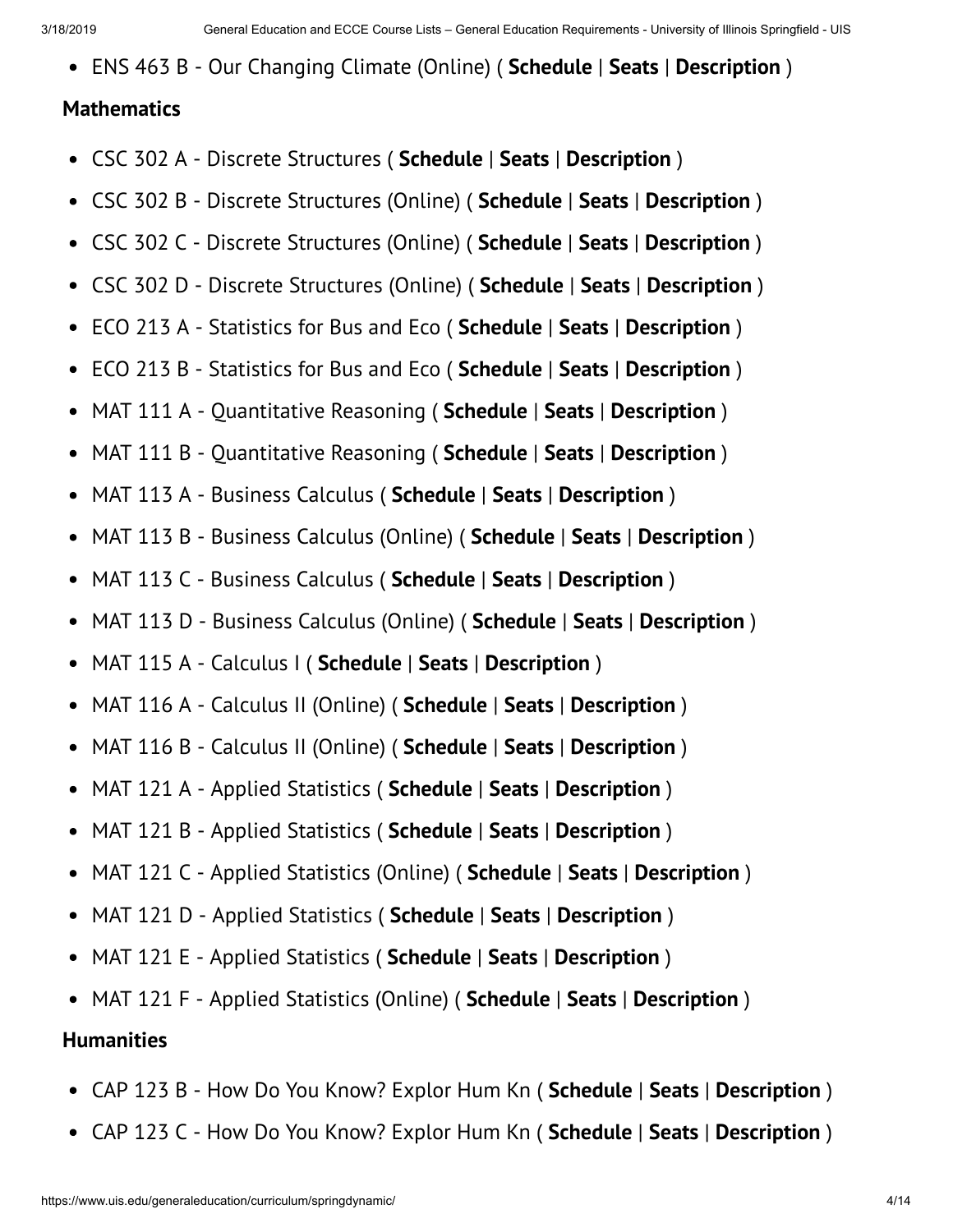- CAP 123 D How Do You Know? Explor Hum Kn ( **Schedule** | **Seats** | **Description** )
- CAP 226 A What Is Power? Explor Control ( **Schedule** | **Seats** | **Description** )
- CAP 226 B What Is Power? Explor Control ( **Schedule** | **Seats** | **Description** )  $\bullet$
- CAP 226 D What Is Power? Explor Control ( **Schedule** | **Seats** | **Description** )  $\bullet$
- ENG 137 A Introduction to Literature ( **Schedule** | **Seats** | **Description** )  $\bullet$
- ENG 242 A British Literature Since 1600 ( **Schedule** | **Seats** | **Description** )  $\bullet$
- ENG 246 A Amer Lit-1865 to Present ( **Schedule** | **Seats** | **Description** )  $\bullet$
- HIS 150 A Topic:Bible and Quran ( **Schedule** | **Seats** | **Description** )  $\bullet$
- HIS 202 A European History ( **Schedule** | **Seats** | **Description** )  $\bullet$
- LIS 211 A Liberty Studies (Online) ( **Schedule** | **Seats** | **Description** )  $\bullet$
- LIS 244 B Literary Heroines ( **Schedule** | **Seats** | **Description** )  $\bullet$
- LNG 222 A Intermediate Spanish II ( **Schedule** | **Seats** | **Description** )  $\bullet$
- PHI 252 A Science Fiction and Philosophy ( **Schedule** | **Seats** | **Description** )  $\bullet$
- PHI 252 B Science Fiction and Philosophy (Online) ( **Schedule** | **Seats** | **Description** )  $\bullet$
- PHI 301 B Critical Thinking (Online) ( **Schedule** | **Seats** | **Description** )  $\bullet$
- PHI 315 A Comp Philosophy of Religion (Online) ( **Schedule** | **Seats** | **Description** )  $\bullet$
- THE 274 A Introduction to Theatre ( **Schedule** | **Seats** | **Description** )  $\bullet$
- THE 381 A Theatre History I ( **Schedule** | **Seats** | **Description** )  $\bullet$
- WGS 161 A Women in American Literature ( **Schedule** | **Seats** | **Description** )

#### **Social and Behavioral Sciences**

- CAP 123 B How Do You Know? Explor Hum Kn ( **Schedule** | **Seats** | **Description** )  $\bullet$
- $\bullet$ CAP 123 C - How Do You Know? Explor Hum Kn ( **Schedule** | **Seats** | **Description** )
- CAP 123 D How Do You Know? Explor Hum Kn ( **Schedule** | **Seats** | **Description** )  $\bullet$
- CAP 226 A What Is Power? Explor Control ( **Schedule** | **Seats** | **Description** )  $\bullet$
- CAP 226 B What Is Power? Explor Control ( **Schedule** | **Seats** | **Description** )  $\bullet$
- CAP 226 D What Is Power? Explor Control ( **Schedule** | **Seats** | **Description** )  $\bullet$
- ECO 201 A Intro To Microeconomics ( **Schedule** | **Seats** | **Description** ) $\bullet$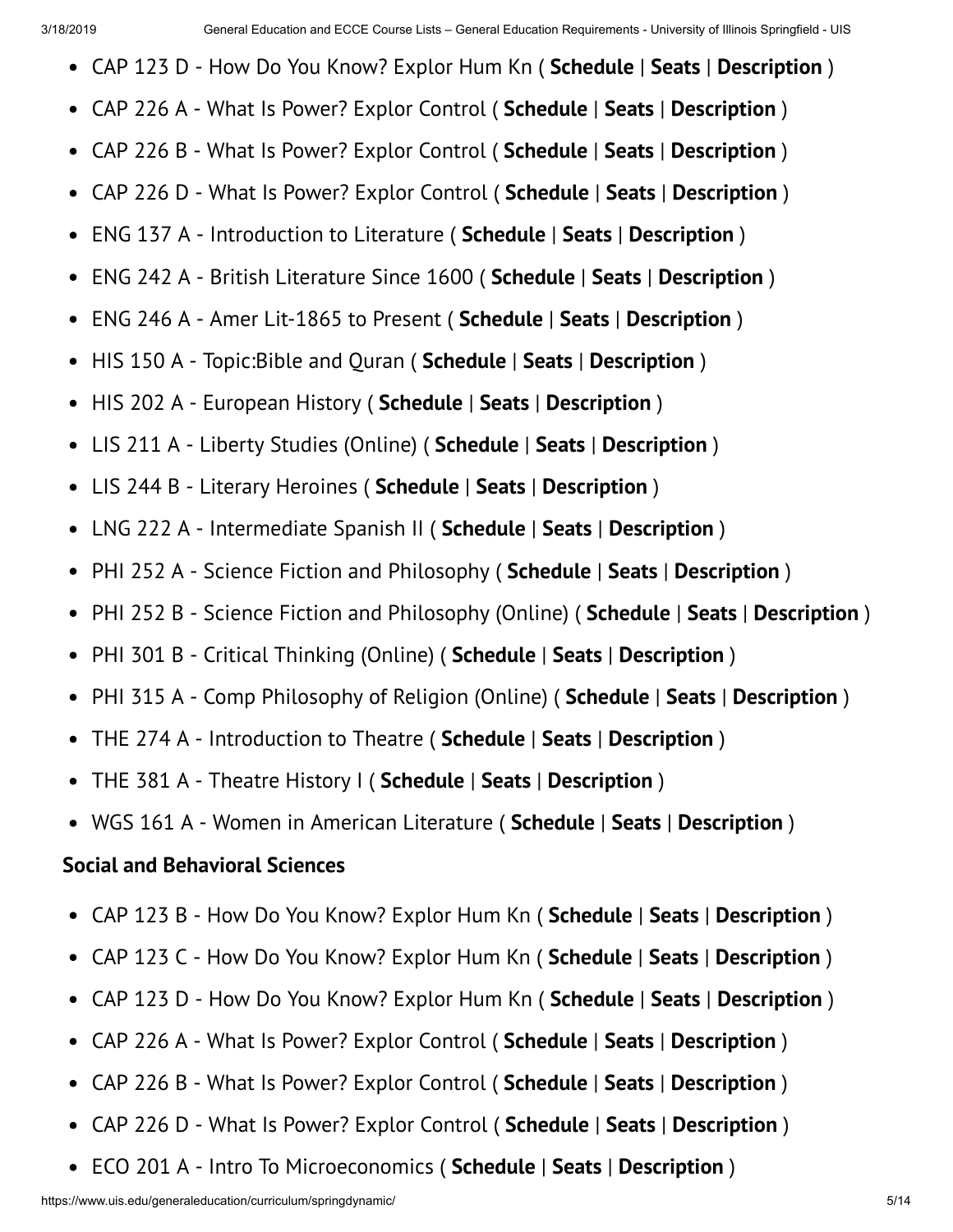- ECO 201 B Intro To Microeconomics ( **Schedule** | **Seats** | **Description** )
- ECO 202 A Intro To Macroeconomics ( **Schedule** | **Seats** | **Description** )  $\bullet$
- ECO 202 B Intro To Macroeconomics ( **Schedule** | **Seats** | **Description** )  $\bullet$
- ECO 202 C Intro To Macroeconomics (Online) ( **Schedule** | **Seats** | **Description** )  $\bullet$
- ECO 315 A Economics for Administration ( **Schedule** | **Seats** | **Description** )  $\bullet$
- ECO 315 B Economics for Administration (Online) ( **Schedule** | **Seats** | **Description** )  $\bullet$
- HIS 211 A Women in the Middle East ( **Schedule** | **Seats** | **Description** )  $\bullet$
- LIS 211 A Liberty Studies (Online) ( **Schedule** | **Seats** | **Description** )  $\bullet$
- PHI 336 A Contem Am Political Philosophy (Online) ( **Schedule** | **Seats** | **Description** )  $\bullet$
- PSC 336 A Contem Am Political Philosophy (Online) ( **Schedule** | **Seats** | **Description** )  $\bullet$
- PSY 201 A Principles Of Psychology ( **Schedule** | **Seats** | **Description** )  $\bullet$
- PSY 201 B Principles Of Psychology (Online) ( **Schedule** | **Seats** | **Description** )  $\bullet$
- PSY 201 D Principles Of Psychology ( **Schedule** | **Seats** | **Description** )  $\bullet$
- SOA 101 A Introduction to Sociology ( **Schedule** | **Seats** | **Description** )  $\bullet$
- SOA 221 A Social Problems ( **Schedule** | **Seats** | **Description** )  $\bullet$
- SOA 304 A Human Evol:Biological/Cultural ( **Schedule** | **Seats** | **Description** )  $\bullet$
- SWK 322 A Introduction to Social Work ( **Schedule** | **Seats** | **Description** )  $\bullet$
- TEP 207 B Foundations/American Education (Online) ( **Schedule** | **Seats** | **Description**  $\bullet$ )
- TEP 207 C Foundations/American Education ( **Schedule** | **Seats** | **Description** )
- TEP 207 D Foundations/American Education (Online) ( **Schedule** | **Seats** | **Description** )

#### **Visual, Creative, and Performing Arts**

- ART 101 A Art Appreciation (Online) ( **Schedule** | **Seats** | **Description** )  $\bullet$
- ART 101 B Art Appreciation ( **Schedule** | **Seats** | **Description** )  $\bullet$
- ART 112 A Three Dimensional Design ( **Schedule** | **Seats** | **Description** )
- ART 113 A Drawing 1 ( **Schedule** | **Seats** | **Description** )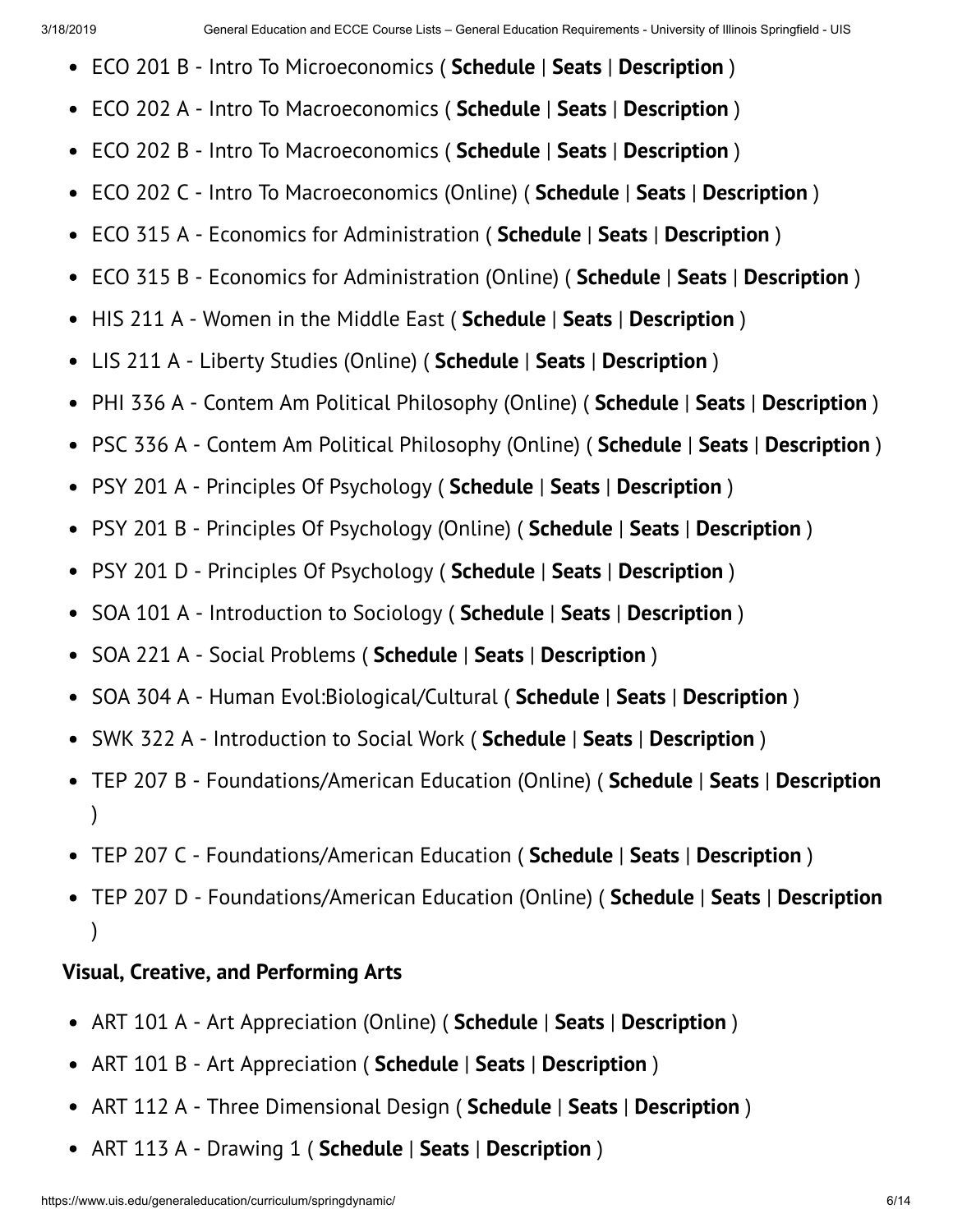- ART 113 B Drawing 1 ( **Schedule** | **Seats** | **Description** )  $\bullet$
- $\bullet$ ART 203 A - Introduction to Ceramics ( **Schedule** | **Seats** | **Description** )
- ART 203 B Introduction to Ceramics ( **Schedule** | **Seats** | **Description** )  $\bullet$
- ART 211 A Introduction to Painting ( **Schedule** | **Seats** | **Description** )  $\bullet$
- ART 215 A Photography I ( **Schedule** | **Seats** | **Description** )  $\bullet$
- ART 236 A Introduction to Digital Media ( **Schedule** | **Seats** | **Description** )  $\bullet$
- ART 262 A History of Art II ( **Schedule** | **Seats** | **Description** )  $\bullet$
- COM 215 A Photography I ( **Schedule** | **Seats** | **Description** )  $\bullet$
- COM 236 A Introduction to Digital Media ( **Schedule** | **Seats** | **Description** )  $\bullet$
- ENG 272 A Intro to Creative Writing ( **Schedule** | **Seats** | **Description** )  $\bullet$
- MUS 101 A Vocal Music Ensemble ( **Schedule** | **Seats** | **Description** )  $\bullet$
- MUS 105 A Instrumental Music Ensemble ( **Schedule** | **Seats** | **Description** )  $\bullet$
- MUS 105 B Instrumental Music Ensemble ( **Schedule** | **Seats** | **Description** )  $\bullet$
- $\bullet$ MUS 105 C - Instrumental Music Ensemble ( **Schedule** | **Seats** | **Description** )
- MUS 105 D Instrumental Music Ensemble ( **Schedule** | **Seats** | **Description** )  $\bullet$
- MUS 121 A Music Appreciation (Online) ( **Schedule** | **Seats** | **Description** )  $\bullet$
- MUS 121 B Music Appreciation (Online) ( **Schedule** | **Seats** | **Description** )  $\bullet$
- MUS 131 A Beginning Class Guitar ( **Schedule** | **Seats** | **Description** )  $\bullet$
- MUS 133 A Beginning Class Piano ( **Schedule** | **Seats** | **Description** )  $\bullet$
- MUS 281 A Music, Technology, and Culture ( **Schedule** | **Seats** | **Description** )  $\bullet$
- MUS 301 A Vocal Music Ensemble ( **Schedule** | **Seats** | **Description** )  $\bullet$
- MUS 305 A Instrumental Music Ensemble ( **Schedule** | **Seats** | **Description** )  $\bullet$
- MUS 305 B Instrumental Music Ensemble ( **Schedule** | **Seats** | **Description** )  $\bullet$
- MUS 305 C Instrumental Music Ensemble ( **Schedule** | **Seats** | **Description** )  $\bullet$
- MUS 305 D Instrumental Music Ensemble ( **Schedule** | **Seats** | **Description** )  $\bullet$
- SOA 281 A Music, Technology, and Culture ( **Schedule** | **Seats** | **Description** )  $\bullet$
- THE 273 A Principles of Acting ( **Schedule** | **Seats** | **Description** ) $\bullet$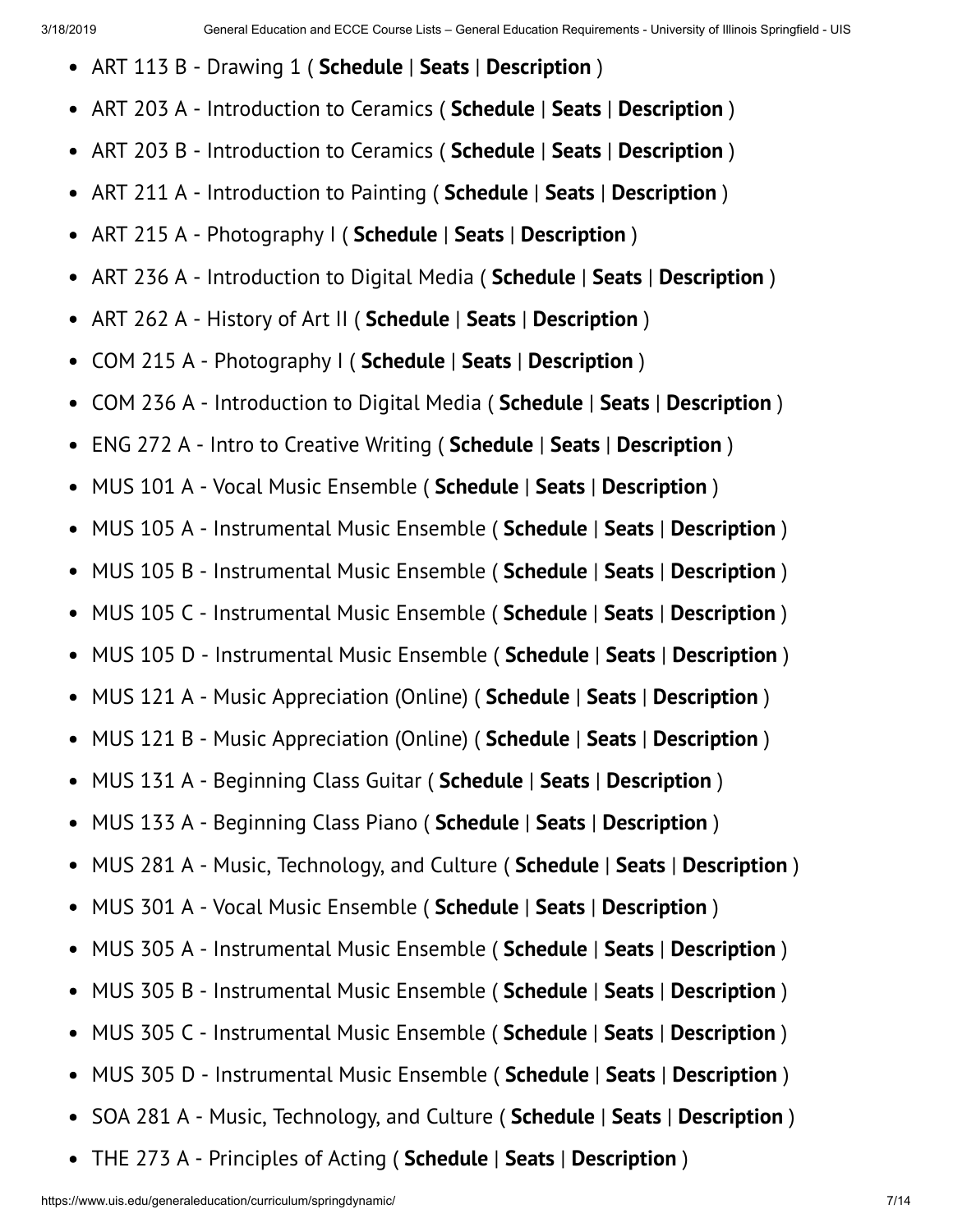THE 274 A - Introduction to Theatre ( **Schedule** | **Seats** | **Description** )

#### **Comparative Societies - Humanities**

- ENG 152 A Intro to World Literature ( **Schedule** | **Seats** | **Description** )
- HIS 150 A Topic:Bible and Quran ( **Schedule** | **Seats** | **Description** )  $\bullet$

#### **Comparative Societies - Social Sciences**

- HIS 119 A Gods & Heroes of Early Europe (Online) ( **Schedule** | **Seats** | **Description** )
- PSC 171 A Comparative Political Cultures ( **Schedule** | **Seats** | **Description** )  $\bullet$
- SOA 133 A Women & Gender in Mexico & US ( **Schedule** | **Seats** | **Description** )  $\bullet$
- WGS 133 A Women & Gender in Mexico & US ( **Schedule** | **Seats** | **Description** )

#### **U.S. Communities**

- AAS 375 A ECCE: Afro-Am Pop Culture ( **Schedule** | **Seats** | **Description** )  $\bullet$
- AAS 455 A ECCE: African/Amer Pop Culture ( **Schedule** | **Seats** | **Description** )  $\bullet$
- ACC 454 A ECCE:Regulation/Amer Economy ( **Schedule** | **Seats** | **Description** )  $\bullet$
- BIO 333 A ECCE: 10,000 Years at Emiquon (Online) ( **Schedule** | **Seats** | **Description** )  $\bullet$
- CCJ 312 A ECCE: Policing In America (Online) ( **Schedule** | **Seats** | **Description** )  $\bullet$
- CCJ 343 A ECCE: Women & Criminal Justice ( **Schedule** | **Seats** | **Description** )  $\bullet$
- CCJ 364 A ECCE:Comm/Fear/Crime Control (Online) ( **Schedule** | **Seats** | **Description** )  $\bullet$
- CLS 411 A ECCE: Health Care Management ( **Schedule** | **Seats** | **Description** )  $\bullet$
- CSC 442 A ECCE: Internet / American Life (Online) ( **Schedule** | **Seats** | **Description** )  $\bullet$
- ENS 411 A ECCE: Intro/Environmental Educ ( **Schedule** | **Seats** | **Description** )  $\bullet$
- GBL 325 A ECCE: Latina/o USA ( **Schedule** | **Seats** | **Description** )  $\bullet$
- HIS 325 A ECCE: Latina/o USA ( **Schedule** | **Seats** | **Description** )  $\bullet$
- HIS 347 A ECCE: Native American History ( **Schedule** | **Seats** | **Description** )  $\bullet$
- LES 488 A ECCE: Conviction of Innocent ( **Schedule** | **Seats** | **Description** )  $\bullet$
- LES 488 B ECCE: Conviction of Innocent ( **Schedule** | **Seats** | **Description** )  $\bullet$
- LIS 325 A ECCE: Latina/o USA ( **Schedule** | **Seats** | **Description** )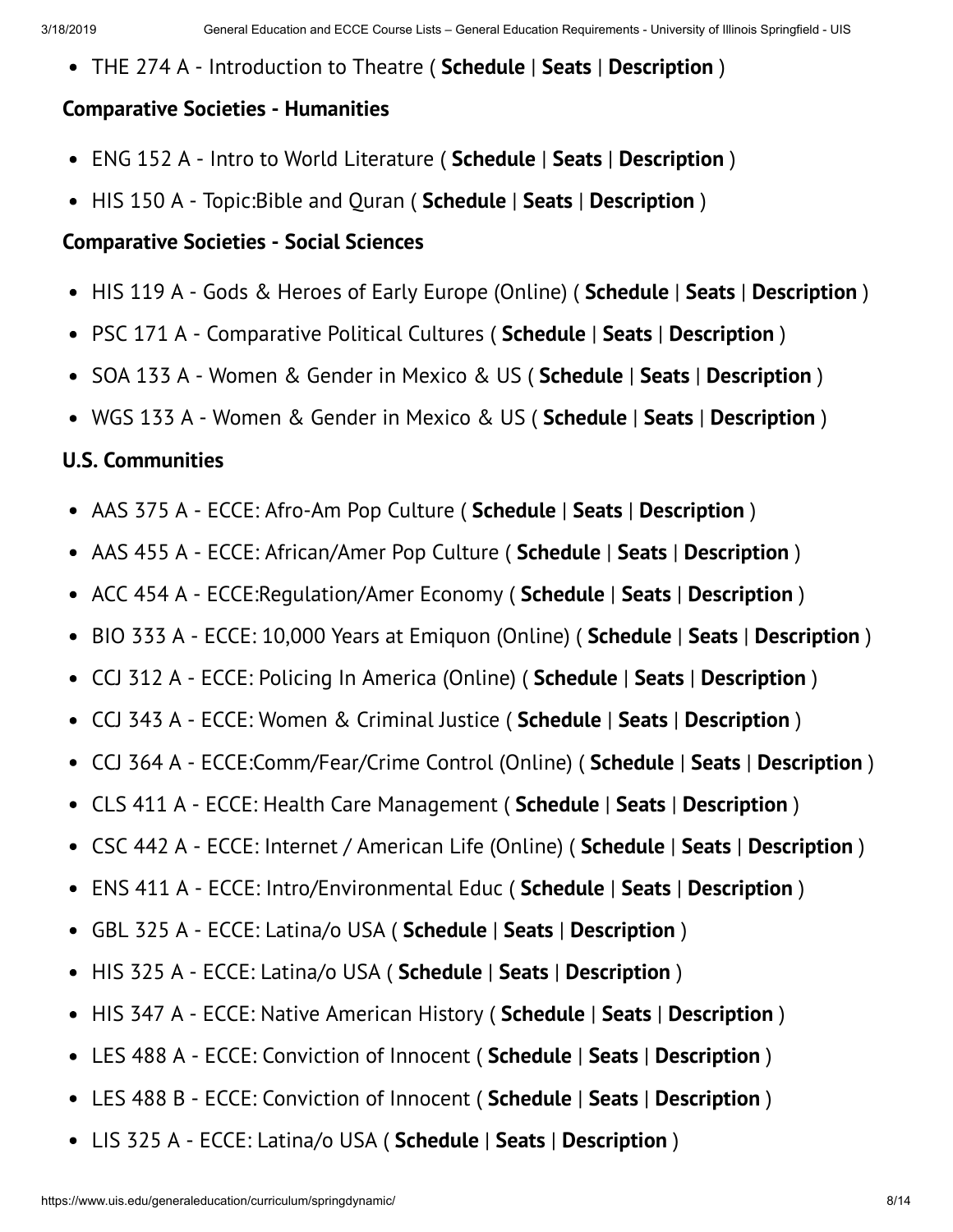- MIS 323 A ECCE: Social Health Care Info. ( **Schedule** | **Seats** | **Description** )
- MIS 323 B ECCE: Social Health Care Info. (Online) ( **Schedule** | **Seats** | **Description** )  $\bullet$
- MIS 323 C ECCE: Social Health Care Info. ( **Schedule** | **Seats** | **Description** )  $\bullet$
- MPH 402 A ECCE:Food,Health,Public Policy (Online) ( **Schedule** | **Seats** | **Description** )  $\bullet$
- MPH 408 A ECCE: Addiction (Online) ( **Schedule** | **Seats** | **Description** )  $\bullet$
- MPH 478 A ECCE:Crisis in Evironmntl Hlth (Online) ( **Schedule** | **Seats** | **Description** )  $\bullet$
- MPH 486 A ECCE:Solid/Hazardous Wast Pol (Online) ( **Schedule** | **Seats** | **Description** )  $\bullet$
- PSC 465 A ECCE: Latina/o USA ( **Schedule** | **Seats** | **Description** )  $\bullet$
- SOA 301 B ECCE: Intro/Women/Gender Stds (Online) ( **Schedule** | **Seats** | **Description** )  $\bullet$
- SOA 322 A ECCE: Gay and Lesbian Studies ( **Schedule** | **Seats** | **Description** )  $\bullet$
- SOA 325 A ECCE: Latina/o USA ( **Schedule** | **Seats** | **Description** )  $\bullet$
- SOA 338 A ECCE: Sex, Gender, Pop Culture (Online) ( **Schedule** | **Seats** | **Description** )  $\bullet$
- SOA 426 A ECCE:TnTlk-Culture/Adolescence (Online) ( **Schedule** | **Seats** | **Description** )  $\bullet$
- SWK 382 B ECCE: Intro/Women/Gender Stds (Online) ( **Schedule** | **Seats** | **Description**  $\bullet$ )
- WGS 301 B ECCE: Intro/Women/Gender Stds (Online) ( **Schedule** | **Seats** | **Description** )
- WGS 322 A ECCE: Gay and Lesbian Studies ( **Schedule** | **Seats** | **Description** )
- WGS 338 A ECCE: Sex, Gender, Pop Culture (Online) ( **Schedule** | **Seats** | **Description** )
- WGS 343 A ECCE: Women & Criminal Justice ( **Schedule** | **Seats** | **Description** )

#### **Global Awareness**

- ART 431 A ECCE:Symbt Mvt in Eu:1850-1920 (Online) ( **Schedule** | **Seats** | **Description** )
- CAP 355 A ECCE: Pacific War: WW II in Asia (Online) (**Schedule** | **Seats** | **Description**)
- COM 477 A ECCE:Glbl Media/Culture:China (Online) ( **Schedule** | **Seats** | **Description** )  $\bullet$
- CSC 316 A ECCE: Wired Perspectives (Online) ( **Schedule** | **Seats** | **Description** )
- ENG 424 A ECCE:Symbt Mvt in Eu:1850-1920 (Online) ( **Schedule** | **Seats** | **Description** )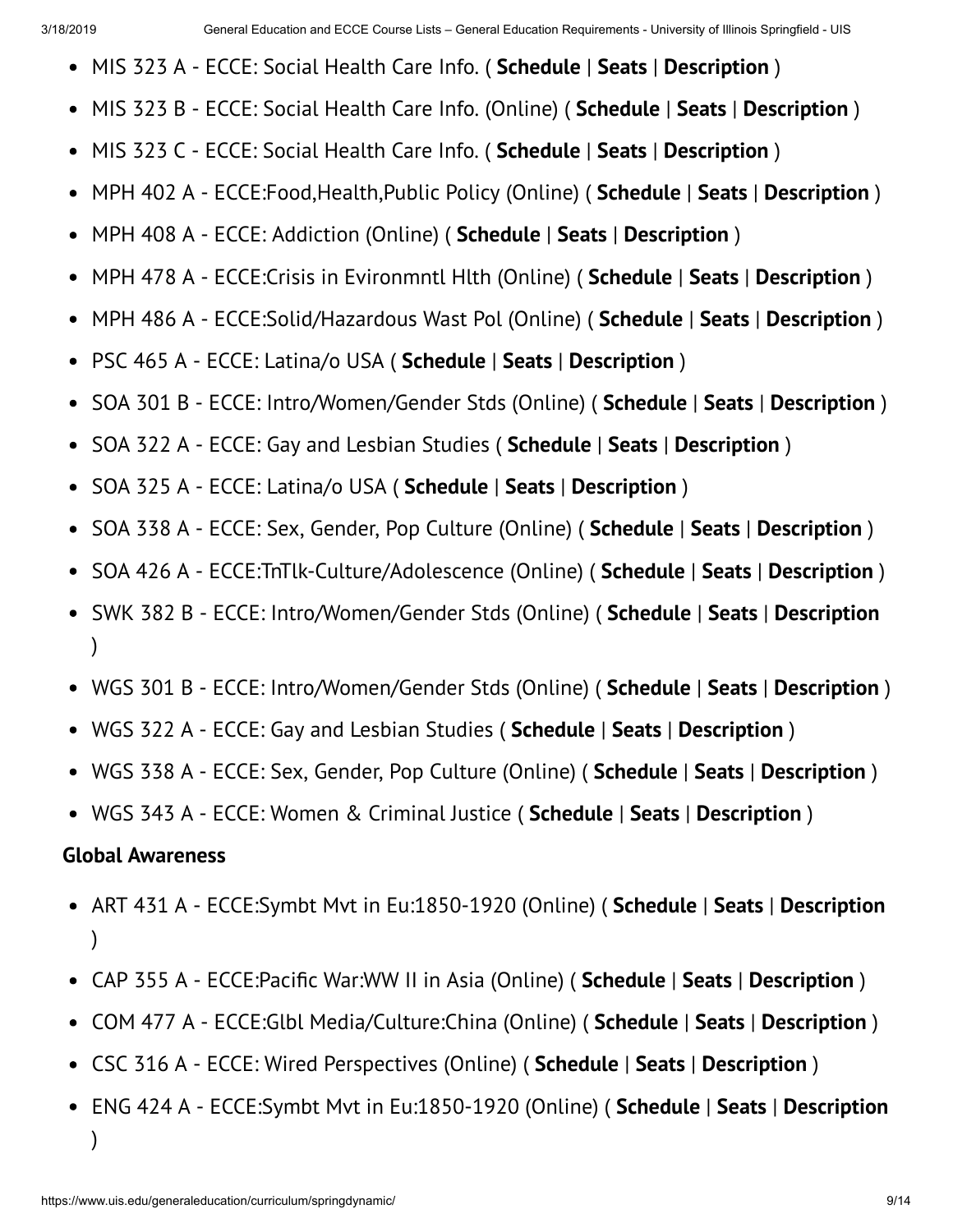- ENS 401 A ECCE:Env Justice: Sci,Pol,&Act ( **Schedule** | **Seats** | **Description** )  $\bullet$
- ENS 401 B ECCE:Env Justice: Sci,Pol,&Act ( **Schedule** | **Seats** | **Description** )  $\bullet$
- GBL 331 A ECCE: Cultural Geography ( **Schedule** | **Seats** | **Description** )  $\bullet$
- HIS 375 A ECCE: Conict/Middle East (Online) ( **Schedule** | **Seats** | **Description** )  $\bullet$
- HIS 471 A ECCE: Pacific War: WW II in Asia (Online) (**Schedule** | **Seats** | **Description**)  $\bullet$
- HIS 475 A ECCE:Nationalism/Imperialism ( **Schedule** | **Seats** | **Description** )  $\bullet$
- LIS 447 A ECCE:Symbt Mvt in Eu:1850-1920 (Online) ( **Schedule** | **Seats** | **Description** )  $\bullet$
- PSC 331 A ECCE:Politcal Ideas/Ideologies ( **Schedule** | **Seats** | **Description** )  $\bullet$
- PSC 331 B ECCE:Politcal Ideas/Ideologies (Online) ( **Schedule** | **Seats** | **Description** )  $\bullet$
- PSC 452 A ECCE: Economic Analysis ( **Schedule** | **Seats** | **Description** )  $\bullet$
- PSC 459 A ECCE: Women Across Cultures ( **Schedule** | **Seats** | **Description** )  $\bullet$
- SOA 428 A ECCE: Culture, Health, & Power (Online) ( **Schedule** | **Seats** | **Description** )  $\bullet$
- SOA 428 B ECCE: Culture, Health, & Power ( **Schedule** | **Seats** | **Description** )  $\bullet$
- $\bullet$ SOA 459 A - ECCE: Women Across Cultures ( **Schedule** | **Seats** | **Description** )
- UNI 470 A ECCE:Global Experience Exchng ( **Schedule** | **Seats** | **Description** )  $\bullet$
- UNI 480 A ECCE: Global Experience Prgrm ( **Schedule** | **Seats** | **Description** )  $\bullet$
- UNI 490 A ECCE: Global Exper Exch ISEP ( **Schedule** | **Seats** | **Description** )  $\bullet$
- WGS 459 A ECCE: Women Across Cultures ( **Schedule** | **Seats** | **Description** )

#### **Engagement Experience**

- ART 482 A ECCE: Professional Skills ( **Schedule** | **Seats** | **Description** )  $\bullet$
- BIO 400 A ECCE: Undergraduate Research ( **Schedule** | **Seats** | **Description** )  $\bullet$
- BIO 400 B ECCE: Undergraduate Research ( **Schedule** | **Seats** | **Description** )  $\bullet$
- BIO 400 C ECCE: Undergraduate Research ( **Schedule** | **Seats** | **Description** )  $\bullet$
- BIO 400 D ECCE: Undergraduate Research ( **Schedule** | **Seats** | **Description** )  $\bullet$
- BIO 400 E ECCE: Undergraduate Research ( **Schedule** | **Seats** | **Description** )  $\bullet$
- CAP 361 A ECCE: Peer Tutoring ( **Schedule** | **Seats** | **Description** )  $\bullet$
- CAP 371 A ECCE: Peer Mentoring ( **Schedule** | **Seats** | **Description** ) $\bullet$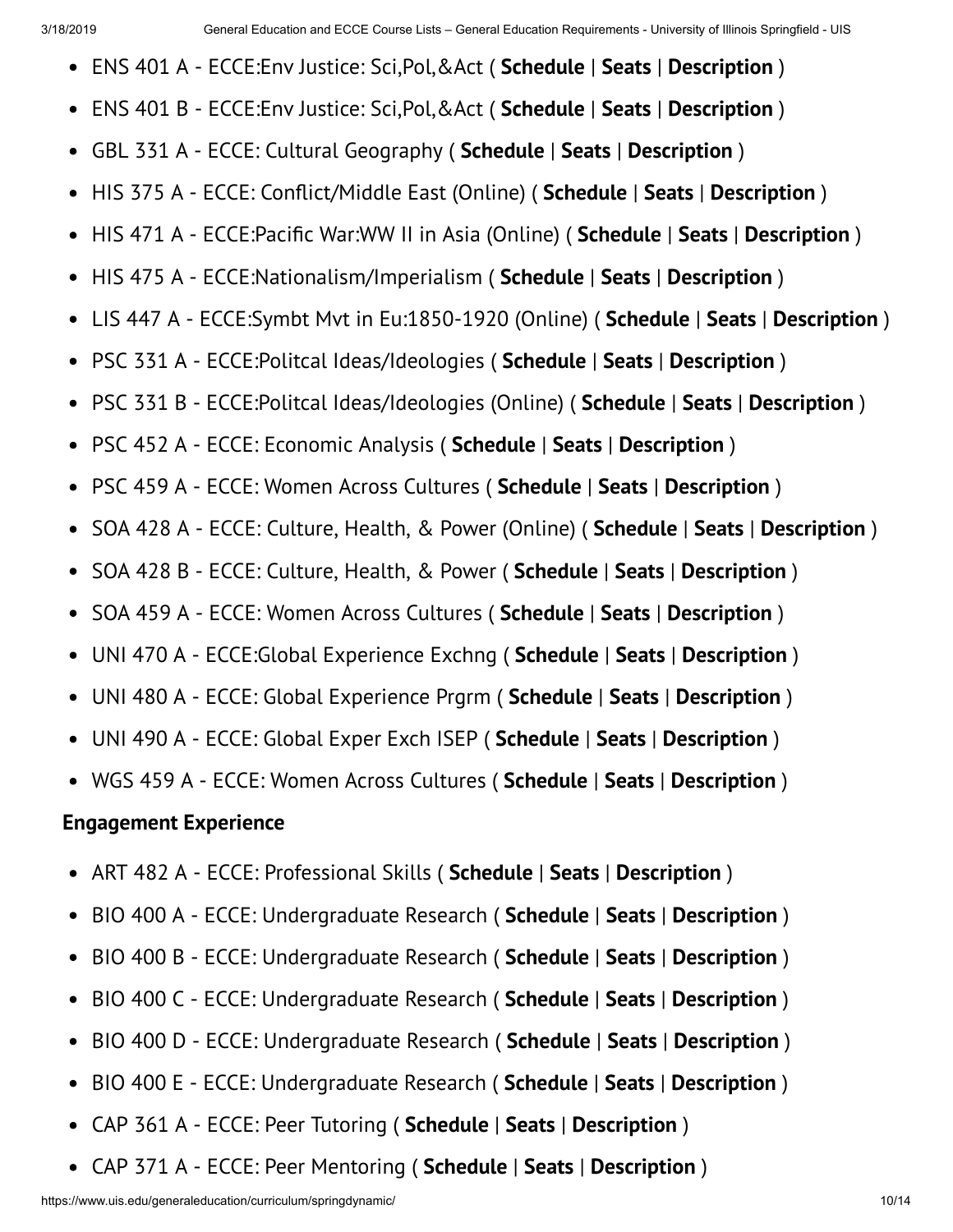- CHE 302 A ECCE: Undergraduate Research ( **Schedule** | **Seats** | **Description** )  $\bullet$
- $\bullet$ CHE 400 A - ECCE: Undergraduate Research ( **Schedule** | **Seats** | **Description** )
- CHE 400 B ECCE: Undergraduate Research ( **Schedule** | **Seats** | **Description** )  $\bullet$
- CHE 400 C ECCE: Undergraduate Research ( **Schedule** | **Seats** | **Description** )  $\bullet$
- CLS 421 A ECCE: Clinical Chemistry Pract ( **Schedule** | **Seats** | **Description** )  $\bullet$
- CLS 422 A ECCE: Clinical Hematology Prac ( **Schedule** | **Seats** | **Description** )  $\bullet$
- CLS 423 A ECCE:ClinMicrobiologyPracticum ( **Schedule** | **Seats** | **Description** )  $\bullet$
- CLS 424 A ECCE:ClinImmunohematologyPract ( **Schedule** | **Seats** | **Description** )  $\bullet$
- IPL 300 A ECCE:InternshipAppliedLearning ( **Schedule** | **Seats** | **Description** )  $\bullet$
- IPL 300 B ECCE:InternshipAppliedLearning (Online) ( **Schedule** | **Seats** | **Description** )  $\bullet$
- IPL 300 C ECCE:InternshipAppliedLearning (Online) ( **Schedule** | **Seats** | **Description** )  $\bullet$
- IPL 300 D ECCE:InternshipAppliedLearning (Online) ( **Schedule** | **Seats** | **Description** )  $\bullet$
- IPL 300 E ECCE:InternshipAppliedLearning (Online) ( **Schedule** | **Seats** | **Description** )  $\bullet$
- IPL 300 F ECCE:InternshipAppliedLearning (Online) ( **Schedule** | **Seats** | **Description** )  $\bullet$
- IPL 301 A ECCE: Project Applied Learning (Online) ( **Schedule** | **Seats** | **Description** )  $\bullet$
- IPL 305 A ECCE: UG Prior Lrn Ptfolio Dev (Online) ( **Schedule** | **Seats** | **Description** )  $\bullet$
- IPL 362 A ECCE: Social Chg & Leadership (Online) ( **Schedule** | **Seats** | **Description** )  $\bullet$
- PSC 357 A ECCE:LGBTQ/Allies Peer Ed ( **Schedule** | **Seats** | **Description** )  $\bullet$
- PSY 467 A ECCE: Spec Internship AppLearn ( **Schedule** | **Seats** | **Description** )  $\bullet$
- PSY 467 B ECCE: Spec Internship AppLearn (Online) ( **Schedule** | **Seats** | **Description** )  $\bullet$
- SOA 357 A ECCE:LGBTQ/Allies Peer Ed ( **Schedule** | **Seats** | **Description** )  $\bullet$
- SWK 450 A ECCE: Field Work ( **Schedule** | **Seats** | **Description** )  $\bullet$
- SWK 450 B ECCE: Field Work ( **Schedule** | **Seats** | **Description** )  $\bullet$
- TEP 450 A ECCE:ClinicalPrac-Elem/Mid-Lev ( **Schedule** | **Seats** | **Description** )  $\bullet$
- TEP 451 A ECCE:ClinicalPrac-Mid-Level/HS ( **Schedule** | **Seats** | **Description** )  $\bullet$
- TEP 451 B ECCE:ClinicalPrac-Mid-Level/HS (Online) ( **Schedule** | **Seats** | **Description** )  $\bullet$
- UNI 470 A ECCE:Global Experience Exchng ( **Schedule** | **Seats** | **Description** ) $\bullet$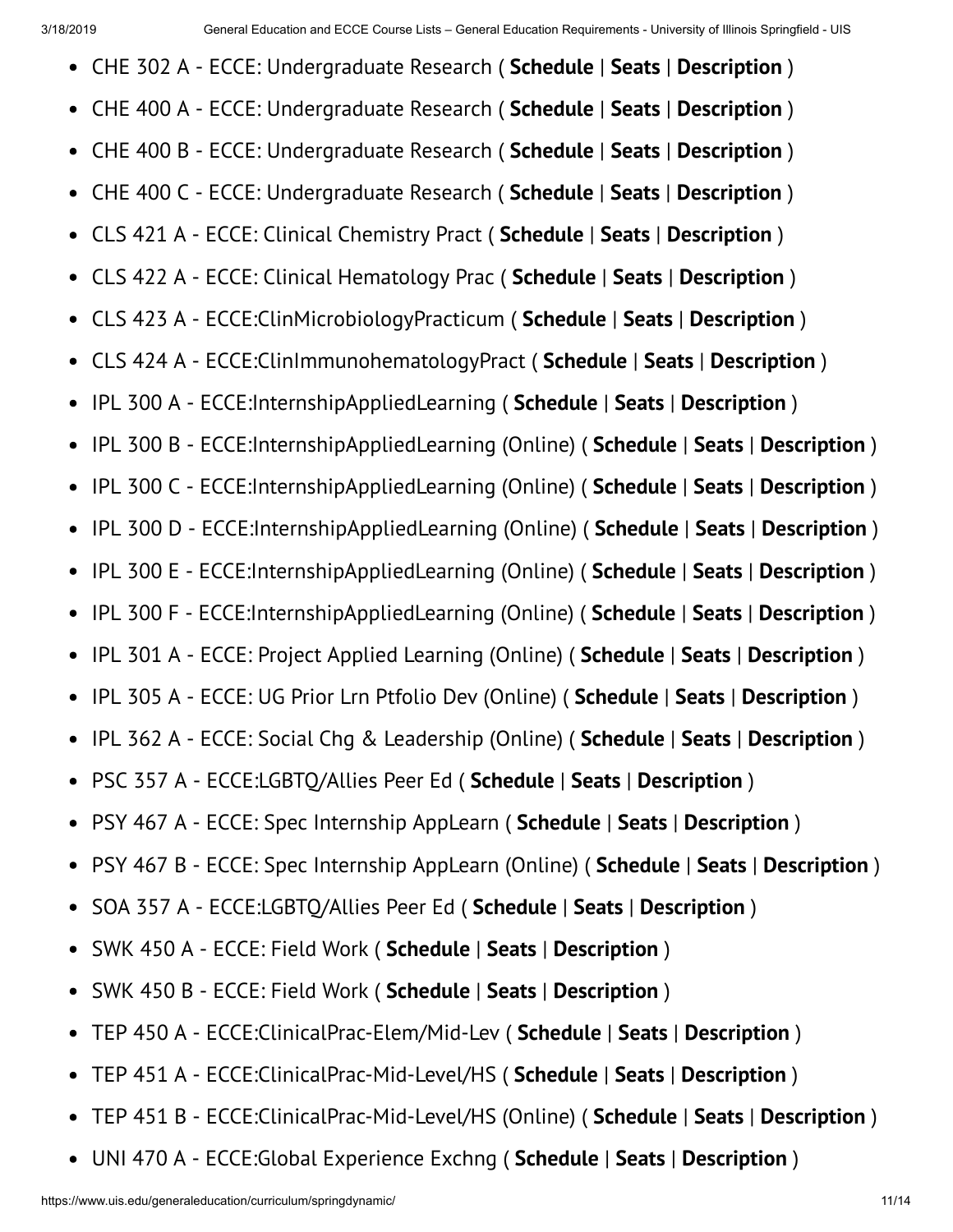- UNI 480 A ECCE: Global Experience Prgrm ( **Schedule** | **Seats** | **Description** )
- UNI 490 A ECCE: Global Exper Exch ISEP ( **Schedule** | **Seats** | **Description** )
- WGS 357 A ECCE:LGBTQ/Allies Peer Ed ( **Schedule** | **Seats** | **Description** )

#### **Speaker Series**

- UNI 301 A ECCE: Speakers Series ( **Schedule** | **Seats** | **Description** )  $\bullet$
- UNI 301 B ECCE: Speakers Series ( **Schedule** | **Seats** | **Description** )  $\bullet$
- UNI 301 C ECCE: Speakers Series ( **Schedule** | **Seats** | **Description** )  $\bullet$
- UNI 301 D ECCE: Speakers Series ( **Schedule** | **Seats** | **Description** )  $\bullet$
- UNI 301 E ECCE: Speakers Series ( **Schedule** | **Seats** | **Description** )  $\bullet$
- UNI 301 F ECCE: Speakers Series ( **Schedule** | **Seats** | **Description** )  $\bullet$
- UNI 301 G ECCE: Speakers Series ( **Schedule** | **Seats** | **Description** )  $\bullet$
- UNI 301 H ECCE: Speakers Series ( **Schedule** | **Seats** | **Description** )  $\bullet$
- UNI 301 J ECCE: Speakers Series ( **Schedule** | **Seats** | **Description** )  $\bullet$
- UNI 301 P ECCE: Speakers Series (Online) ( **Schedule** | **Seats** | **Description** )  $\bullet$
- UNI 301 Q ECCE: Speakers Series (Online) ( **Schedule** | **Seats** | **Description** )  $\bullet$
- UNI 301 S ECCE: Speakers Series (Online) ( **Schedule** | **Seats** | **Description** )  $\bullet$
- UNI 301 T ECCE: Speakers Series (Online) ( **Schedule** | **Seats** | **Description** )

# **General Education**

| About                                                          |              |
|----------------------------------------------------------------|--------------|
| Curriculum                                                     | $\checkmark$ |
| <b>General Education Requirements</b>                          |              |
| Majors                                                         |              |
| Minors                                                         |              |
| https://www.uis.edu/generaleducation/curriculum/springdynamic/ | 12/14        |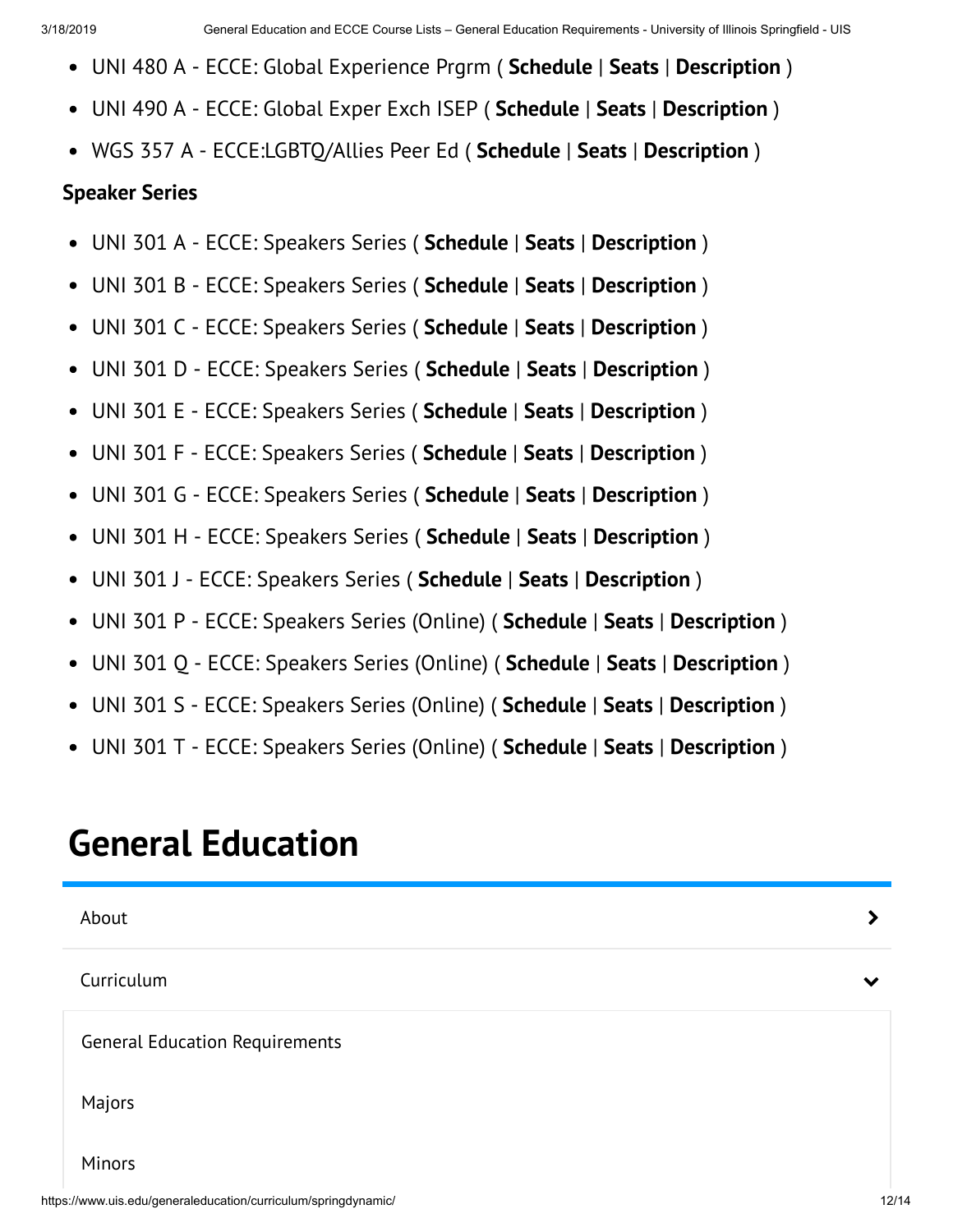| Semester Course Lists                     |   |
|-------------------------------------------|---|
| For Faculty: Course Submission Forms      |   |
| <b>General Education Council Meetings</b> |   |
| Engaged Citizenship Common Experience     |   |
|                                           |   |
| Freshmen                                  | ⋗ |
| Transfer                                  |   |
| Contact                                   |   |

Get in touch:

- (217) 206-7413
- (217) 206-7623
- uisuge@uis.edu
- **9** PAC 525

University of Illinois Springfield One University Plaza Springfield, Illinois 62703-5407 217-206-6600